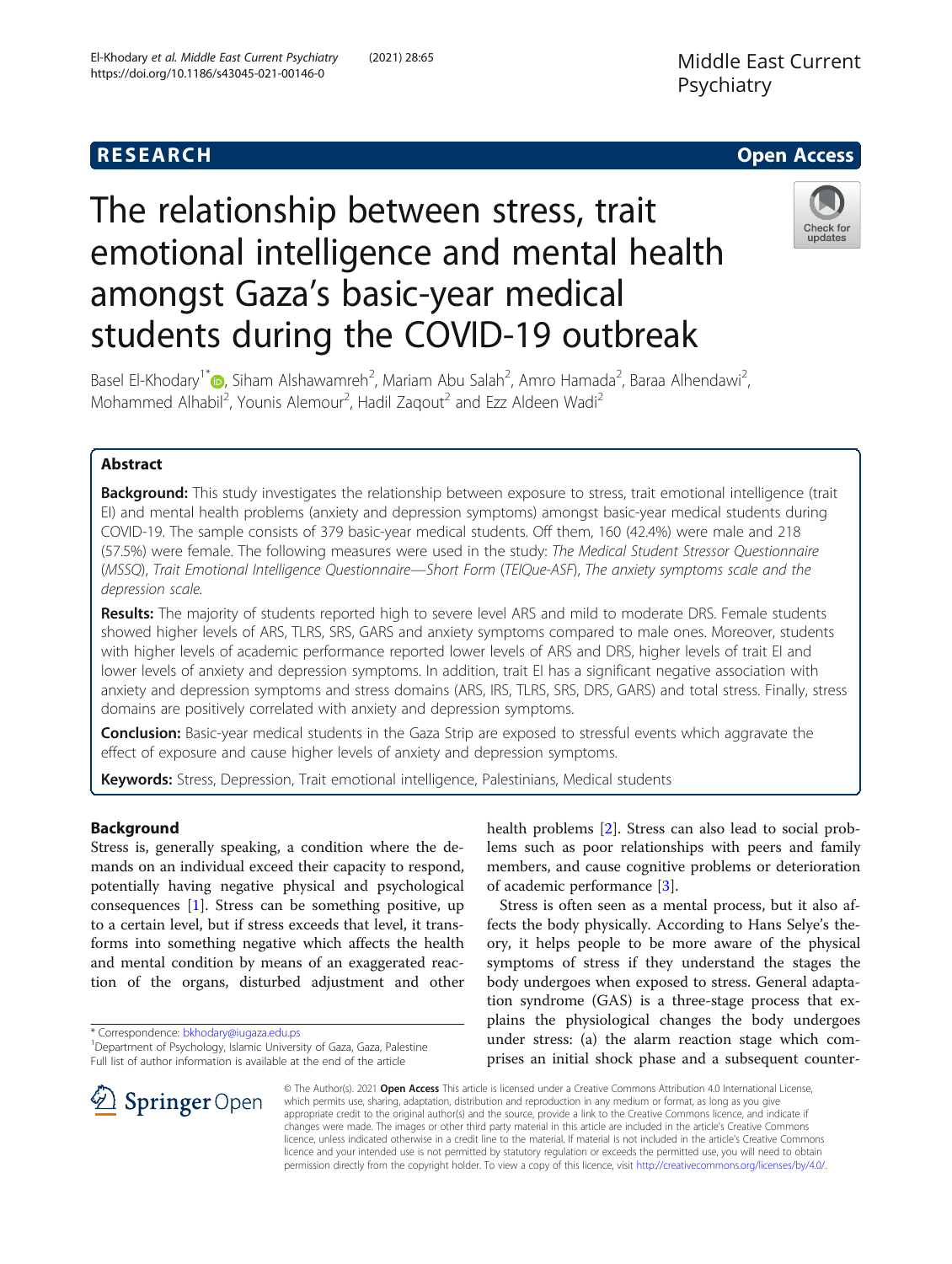shock phase; (b) the resistance stage where symptoms of the alarm reaction disappear indicating the adaptation of the organism to the stressor; and (c) the exhaustion stage which occurs if the stressor persists and the symptoms of the first stage reappear but it is no longer possible to resist [[4\]](#page-8-0).

Chronic stress may lead to increased heart rate during sleep [\[5](#page-8-0)], diseases such as hypertension, diabetes mellitus, ageing and immunosuppression effects and poor social relationships [[3\]](#page-8-0).

There are three stressor categories: (1) frustration, which is felt when the efforts to achieve a goal are hindered by external or internal obstacles or the impossibility of achieving it; (2) conflict, in situations where two opposite motivations or needs occur simultaneously and the achievement of one blocks the achievement of the other and (3) pressure, when the tensions determined by an inner or outer force to increase the pace or effort made to achieve a certain goal or change the strategy needed to achieve it [[2\]](#page-8-0).

Medical schools aim to produce competent, welltrained, qualified doctors to help and support patients at all levels, in order to advance medical knowledge and promote public health [\[6](#page-8-0)]. However, medical students may be exposed to stressful events during their studies. The prevalence of stress has been reported at 65% amongst medical students in the United Arab Emirates University, 30.9% amongst Egyptian medical students, 57% amongst medical students in King Saud University, Saudi Arabia [[7\]](#page-8-0) and 41.9% amongst medical students in Malaysia [\[8](#page-8-0)]. Stress, burnout and academic efficacy all play roles in the physical and psychological well-being of preclinical medical students [\[9](#page-8-0)]. For example, they are at great risk of depression and anxiety [\[7](#page-8-0), [10\]](#page-8-0). Despair is a normal physiological effect, which can be experienced after an emotional, pathological or even physical problem. However, if it continues for a long time and affects the function of a person, it can develop into a mental disorder, specifically depression, which is a major cause of death worldwide [[11\]](#page-8-0). Depression has an adverse impact on young people's lives, causing poor academic performance, substance abuse and suicidal ideation [[1](#page-8-0)].

Meta-analysis shows that the prevalence of psychological stress amongst medical students to be 41.9%, and that it is significantly associated with depression [[8\]](#page-8-0). Recent research in Saudi Arabia indicates a statistically significant positive correlation between high levels of stress and burnout in students with a lower grade point average who are not involved in extracurricular activities [[12\]](#page-8-0). Several systematic reviews suggest a high prevalence of depression and anxiety amongst medical students with overall levels of psychological distress consistently higher than the general population and agematched peers [\[13](#page-8-0)].

Meta-analysis shows that about one in three medical students globally have anxiety symptoms. Administrators and leaders of medical schools should take the lead in destigmatising mental illness and promoting helpseeking behaviours for students who are stressed or anxious [[14](#page-8-0)].

Several studies find a high prevalence of depression and anxiety amongst medical students in Palestine. Depression and anxiety symptoms are shown to be prevalent amongst medical students in a major university in the West Bank of Palestine [\[15](#page-8-0)]. Moreover, stress during the first year of medical school has a higher impact than during the following years, especially before and during exams, mainly due to the highly competitive environment, absence of extracurricular activities, absence of a learning strategy, sleepless nights before exams and unhealthy food intake during exams [[2\]](#page-8-0). Previous research shows that academic stage is a predictor of anxiety symptoms amongst students in the basic academic years (years 1-3) [\[15\]](#page-8-0).

Recent findings suggest that medical education might add to the already stressful lifestyle of university students, negatively affecting their mental health. In the Gaza Strip, where living conditions are extremely harsh, there is concern regarding the mental health of Palestinian students enrolled in both of the only two medical schools available [[16\]](#page-8-0).

#### Trait emotional intelligence

Trait EI is defined as "the constellation of emotional self-perceptions located at the lower levels of personality hierarchies" [[17](#page-8-0)]. For students, variations in levels of trait EI lead to variations in academic performance and creativity in subject domains [\[18](#page-8-0)], in a positive manner [[19\]](#page-8-0). There is also a relationship between trait EI and aggressive behaviour in students, meaning trait EI is an important negative offensive behaviour indicator [\[20\]](#page-8-0).

Away from the academic field, trait EI has great importance in routine daily life. Students with higher trait EI scores are less likely to experience emotional and behavioural problems [[21](#page-8-0)] and engage in antisocial action [[22\]](#page-8-0). A negative association has been identified between trait El and sensation seeking in teens [\[23\]](#page-8-0), and it plays a significant role in peer interaction and socio-emotional maturity [\[24](#page-8-0)]. Trait EI has a significant positive importance in satisfaction with relationships [[25](#page-8-0)].

## COVID-19 in the Gaza Strip

Unlike many other parts of the Middle East, cases of COVID-19 were not detected until 22 March 2020 in the Gaza Strip. This delay was most likely related to the restricted movement of Palestinians to and from Gaza, due to the blockade imposed on residents, with only two crossing points, in the north to Israel (Eretz) and in the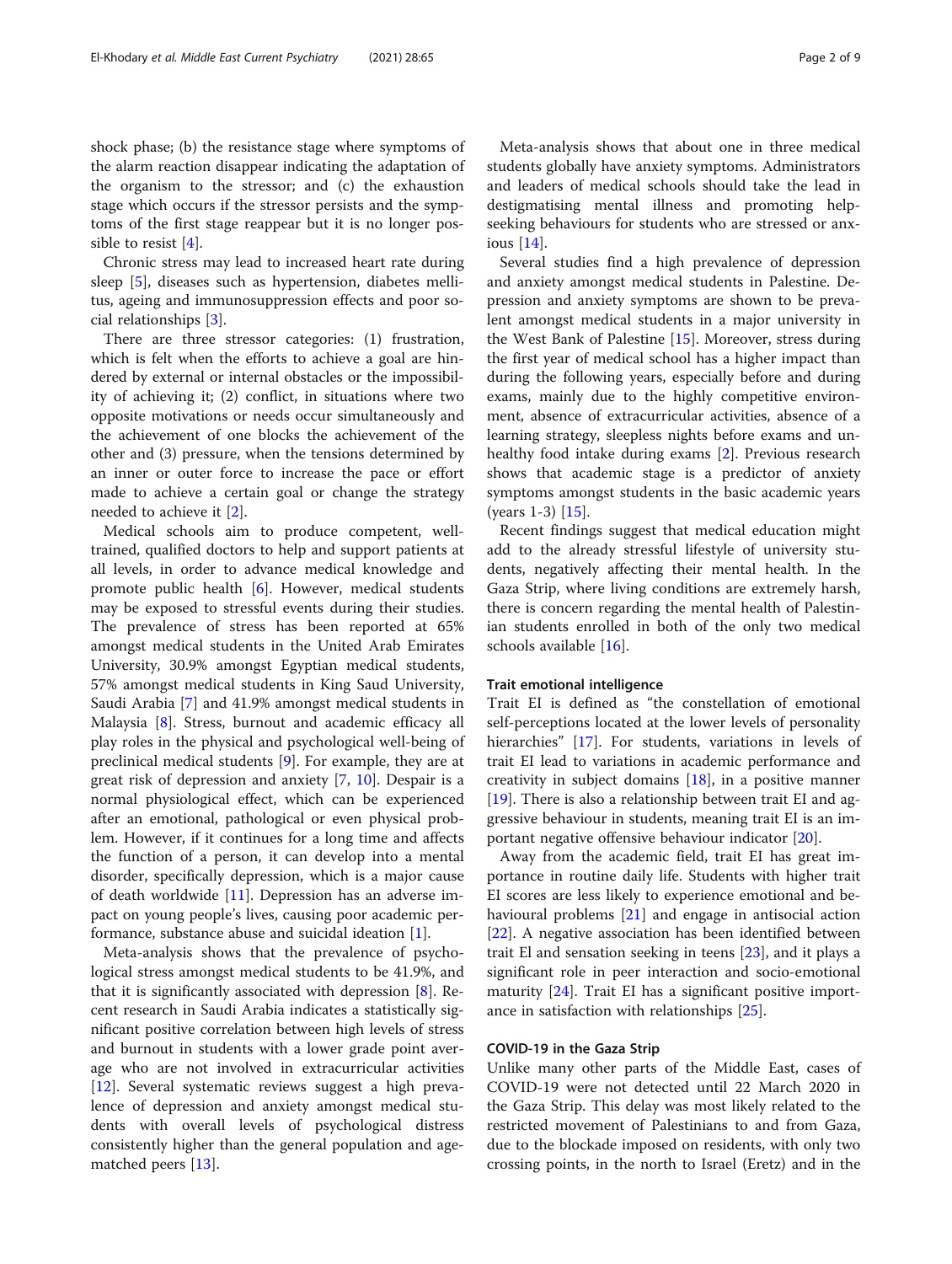south to Egypt (Rafah), with severe movement constraints at both crossing points [[26](#page-8-0)].

In March 2020, the authorities imposed mandatory isolation for 21 days at designated quarantine centres for those entering by way of Israel and Egypt. Universities in Gaza moved to online-only teaching via Google Meet and Moodle for the full academic year and autumn term, holding the end of year exams online. However, students without access to a computer, laptop or broadband connection were given the chance to undertake their assessments in person.

The obstacles to e-learning in Gaza include weak internet networks, power outages and insufficient awareness amongst students and their families of the importance of e-learning. There is low accessibility to online material and computers or smartphones for some students [[27\]](#page-8-0).

## Context of the study

The Gaza Strip is one of the most densely populated areas in the world  $(1.91 \text{ million people live in } 365 \text{ km}^2)$ [[28\]](#page-8-0). Up to 4 June 2021, there were a total of 110,479 positive COVID-19 cases in the Gaza Strip, of which 105,368 recovered and 1028 passed away [\[29](#page-8-0)].

Basic-year medical students may be exposed to stressful events such as the experience of a new academic life, the obstacles of e-learning, new societal habits, settling in a war zone and socioeconomic problems, all of which put them under great pressure and stress. The aim of the current study is to investigate the relationships between stressful events, trait EI and mental health (depression and anxiety symptoms) amongst basic-year medical students during the COVID-19 pandemic in the Gaza Strip. To the best of our knowledge, this is the first study to examine the relationships amongst these variables during the COVID-19 pandemic.

## Methods

## Participants and procedures

The sample consisted of 398 basic-year medical students (201 participants from Al-Quds University (Al-Azhar branch) and 197 from The Islamic University of Gaza). During the 2019-2020 academic year, there were 818 basic-year medical students at the two universities, 418 at Al-Quds University Al-Azhar branch, Gaza, and 400 at The Islamic University of Gaza. Sample size was cal-culated using online calculator [\(calculator.net](http://calculator.net))<sup>1</sup> in order to set the size of the sample needed. With 95% of confidence interval, 5% margin error and 50% expected frequency, the sample size needed from Al-Quds University (Al-Azhar branch) was 201 out of 418 and from The Islamic University of Gaza was 197 out of 400, which is the exact sample size of the research done.

We targeted male and female students in the basic years at both universities. Basic medicine involves the study of the basic structure and functions of the human body but not clinical medicine. Therefore, clinical-year students were excluded.

A non-probability accidental sampling technique was used. As a result of the COVID-19 pandemic, cities were placed under almost continuous curfew with the closure of all schools and universities. Communication with students shifted from direct communication to online methods, making access to students more difficult. Additionally, the Gaza Strip suffered particularly from power outages, and consequently internet outages, that forced us to choose a method that suited students and was within their abilities, meaning the accidental sampling technique was most suitable.

## Ethical procedure

Ethical and administrative approvals were obtained from the Dean of Scientific Research and Libraries at Al-Azhar University, Gaza, and the Ethical Committee at The Islamic University of Gaza. Consent forms were sent to the participants to obtain their agreement to participate in the study. They were told that their participation was voluntary, and they could withdraw from the study at any point during the process. Also, their participation was anonymous and no one would have access to their data except the main researchers.

## Data collection

The questionnaires, in the form of a Google Form, were published on the Facebook group of each level in both universities. Before accessing the questionnaire section, the participants were informed that their participation was voluntary, told the study objectives and given information about the instruments used. They were informed that their data would remain anonymous and confidential. If they agreed to participate, they were directed to the second section containing the questionnaire. The contact information of each data collector was also provided for them to ask about anything which was unclear.

## Study instruments

Demographic variables. Gender, academic performance (The question was how you can evaluate your academic performance? It was clear for the students that we are asking about their academic performance that they have achieved during the previous year. Medical students are evaluated annually), level of study, parents' education (none, school education, higher education), parents' job (employed, unemployed). <sup>1</sup>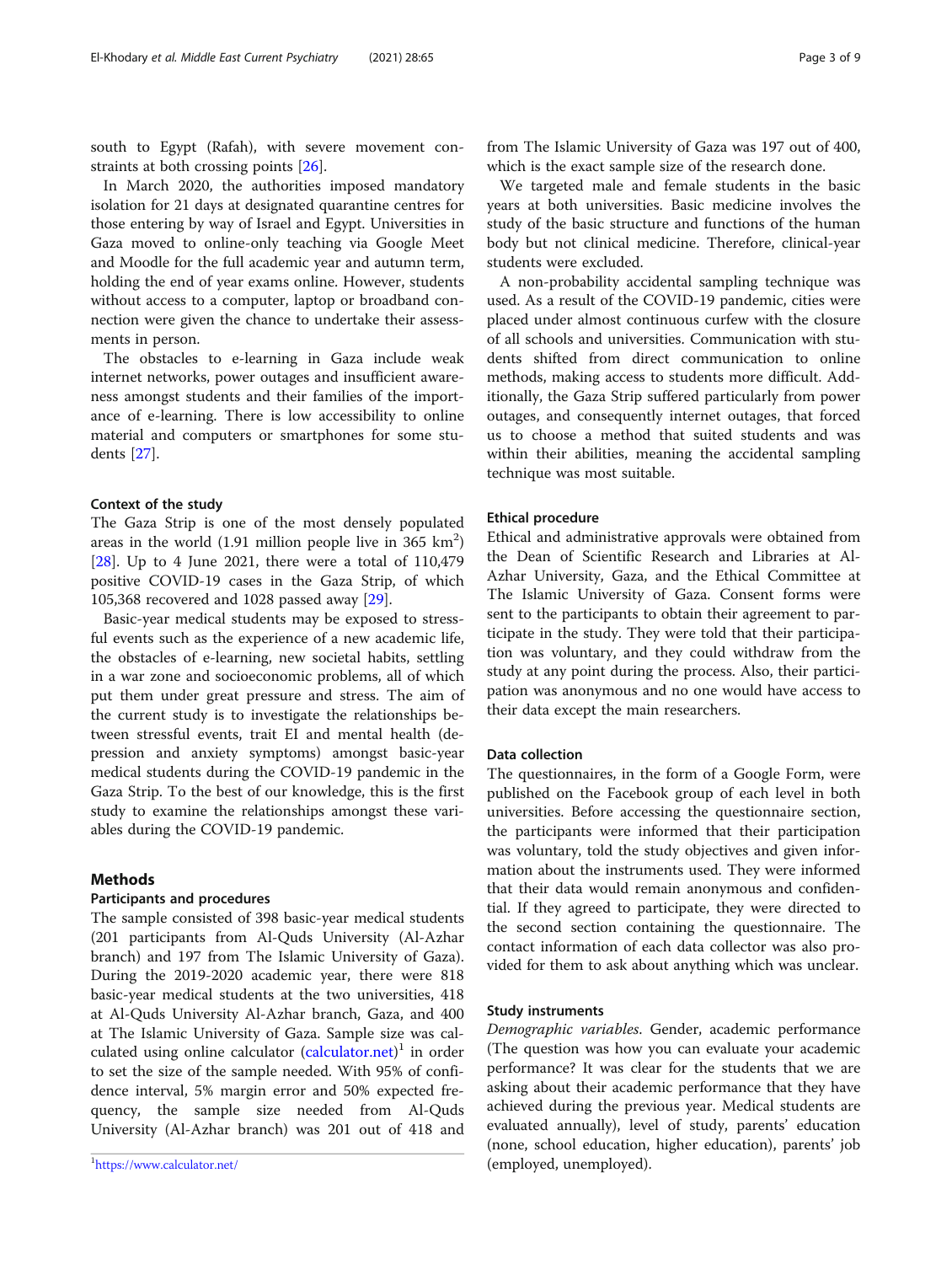Medical Student Stressor Questionnaire (MSSQ). Consisting of 40 items, grouped into six domains: (1) academic-related stressors (ARS); (2) intrapersonal- and interpersonal-related stressors (IRS); (3) teaching- and learning-related stressors (TLRS); (4) social-related stressors (SRS); (5) drive- and desire-related stressors (DRS) and (6) group activities-related stressors (GARS) [[30\]](#page-8-0). The MSSO has good psychometric properties and is a valid and reliable instrument that can be used to identify students' stressors and measure the intensity of the stressors. The mean domain scores are as follows:  $0.00-1.00 = \text{mild}$ ;  $1.01-2.00 = \text{moderate}$ ;  $2.01-3.00 = \text{high}$ and 3.01-4.00 = severe. The Cronbach's alpha is .918.

Trait Emotional Intelligence Questionnaire—Short Form (TEIQue-SF). Comprising 30 short statements designed to measure global trait emotional intelligence (trait EI), for example, "I'm a very motivated person", "I change my mind often" or "I'm comfortable with the way I look"  $[31]$ . The original version of the questionnaire scoring is based on a 7-point Likert-type scale from 1 (strongly disagree) to 7 (strongly agree). The scoring scale is modified to a 5-point Likert-type scale. The participants put a mark  $(x)$  in the box that most accurately reflects their feelings: strongly agree = 4, agree = 3, neither agree nor disagree = 2, disagree = 1 and strongly disagree = 0. The Cronbach's alpha is .792.

The anxiety symptoms scale. A brief measure of generalised anxiety disorder (GAD) [[32](#page-8-0)]. A 7-item instrument score is calculated by assigning scores of 0, 1, 2 or 3 to the response categories "not at all", "several days", "more than half the days", and "nearly every day", then adding the scores. Scores of 5, 10 and 15 represent the cut-off points for mild, moderate and severe anxiety. When this is used as a screening tool, further evaluation is recommended if the score is 10 or greater. The Cronbach's alpha is .860.

Patient Health Questionnaire (PHQ-9 scale). A selfadministered version of the PRIME-MD diagnostic instrument for common mental disorders [[33\]](#page-8-0). The PHQ-9 is a depression module which scores each of the 9 DSM-IV criteria from 0 (not at all) to 3 (nearly every day). The more symptoms the participants reported, the more severity the depression will be. The Cronbach's alpha is .845.

## Statistical analysis

The data collected was entered into and then analysed using IBM Statistical Package for the Social Sciences (SPSS) version 25. T tests were used to investigate the differences between variables (e.g. male and female); one-way ANOVA was used to examine the differences amongst three or more variables (e.g. type of residence: city, camp or village). Pearson correlation coefficient analyses were performed to examine the association amongst the continuous variables (e.g. exposure to stressful life events and anxiety). Linear regression analyses were employed to examine the associations between mental health problems (anxiety and depression) as dependent variables (outcome) and demographic variables (e.g. age, gender) and exposure to stressful life events as independent (predictor) variables.

## Results

## Demographic data reporting

Of the targeted population, 379 medical students completed the questionnaire, of these, 57.5% were female, 38.8% from the first year, 29.8% from the second year and 31.4% from the third year. The majority of students (63.1%) evaluated their academic progress as "very good", 21.9% evaluated it as "excellent", 14.0% evaluated it as "good", and 1.1% evaluated it as "acceptable". Regarding parents' education, only 0.8% of fathers and 1.1% of mothers were illiterate, 13.1% of fathers and 30.1% of mothers completed their school education and 85.8% of fathers and 68.9% of mothers finished their higher education. The majority of fathers work (81.3%), whereas 44.3% of mothers work (see Table [1\)](#page-4-0).

## Frequency of exposure to stress categories

The results show that the majority of students reported high to severe level of ARS. However, most reported mild to moderate DRS (see Table [2\)](#page-4-0).

## Demographic variables and exposure to stress, trait EI, anxiety and depression

There is a significant effect of gender amongst students regarding their exposure to: ARS,  $t(301.935) = 2.564$ ,  $p =$ .01; TLRS,  $t(376) = .886$ ,  $p = .009$ ; SRS,  $t(376) = .381$ , p  $= .008$ ; GARS,  $t(376) = 1.295$ ,  $p = .01$  and anxiety,  $t(376)$ = 2.593,  $p = .01$ . Female students show higher levels of ARS, TLRS, SRS, GARS and anxiety symptoms than male students. In contrast, the results reveal no significant differences by gender regarding IRS, DRS, trait ET or depression (see Table [3](#page-4-0)).

The results also reveal no significant differences in parents' job regarding exposure to ARS, TLRS, SRS, GARS, IRS, DRS, trait ET, anxiety or depression.

The one-way ANOVA indicates a significant effect of academic year on trait EI,  $F(2, 376) = 3.35$ ,  $p = .03$ . Least significant difference (LSD) post hoc tests reveal that first year medical students reported higher levels of trait emotional intelligence than third year students.

Academic performance is found to have a significant effect on the following: ARS,  $F(3,375) = 4.38$ ,  $p = .005$ ; DRS,  $F(3,375) = 11.33$ ,  $p < .001$ ; trait EI,  $F(3,375) = 8.22$ ,  $p < .001$ ; anxiety symptoms,  $F(3,375) = 4.06$ ,  $p = .007$ and depression symptoms,  $F(3,375) = 5.81$ ,  $p = .001$ . LSD post hoc tests show that students with excellent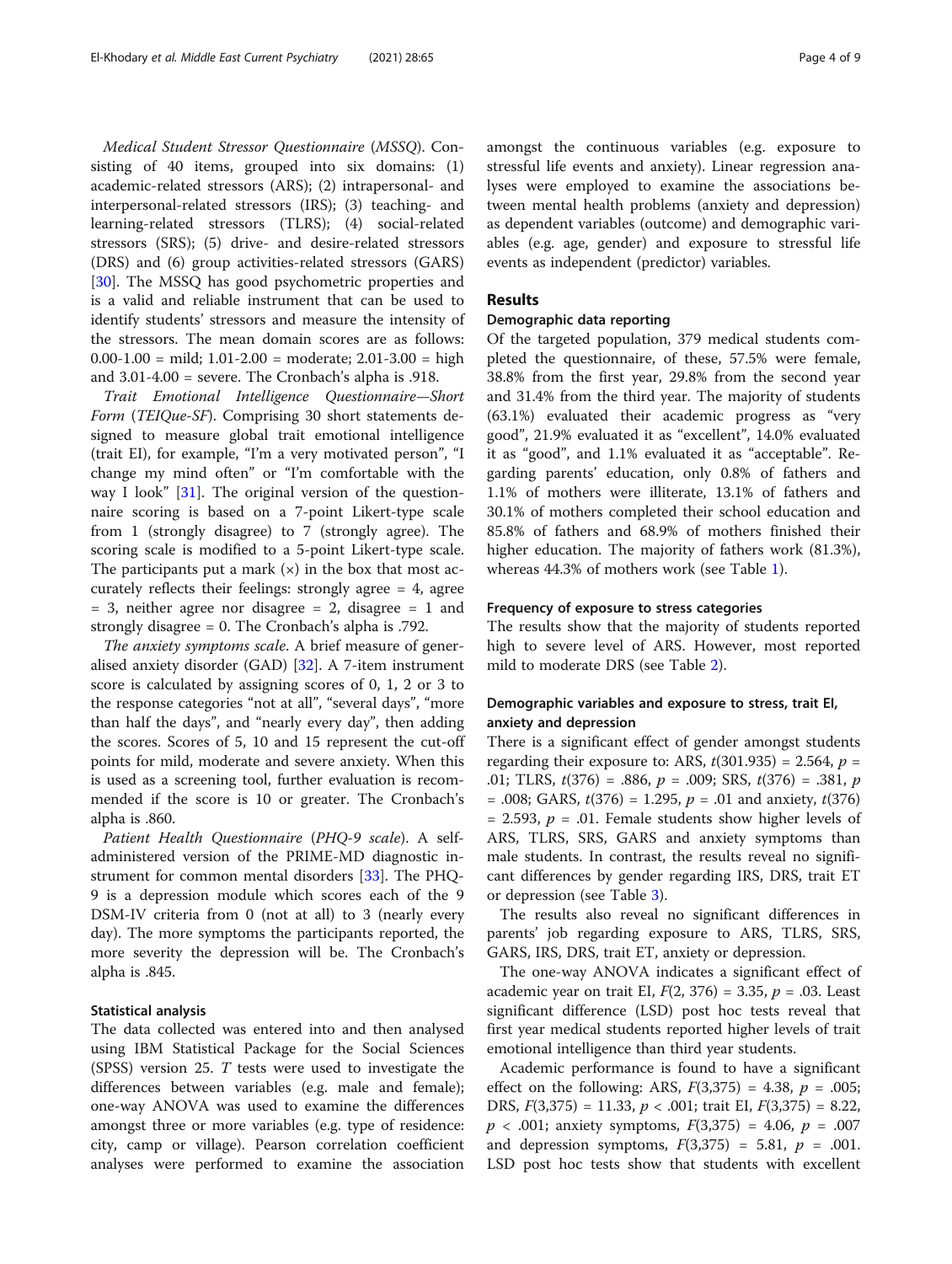## <span id="page-4-0"></span>Table 1 Frequency of demographic variables

|  |  |  |  |  | Table 3 Means and standards deviations according to gender |  |  |  |
|--|--|--|--|--|------------------------------------------------------------|--|--|--|
|--|--|--|--|--|------------------------------------------------------------|--|--|--|

|                         | Ν              | %    |
|-------------------------|----------------|------|
| Gender                  |                |      |
| Male                    | 160            | 42.4 |
| Female                  | 218            | 57.5 |
| University name         |                |      |
| Al-Azhar University     | 214            | 56.5 |
| Islamic University      | 165            | 43.5 |
| Academic year           |                |      |
| The first year          | 147            | 38.8 |
| Second year             | 113            | 29.8 |
| Third year              | 119            | 31.4 |
| Academic performance    |                |      |
| Excellent               | 83             | 21.9 |
| Very good               | 239            | 63.1 |
| Good                    | 53             | 14   |
| Accepted                | $\overline{4}$ | 1.1  |
| <b>Father education</b> |                |      |
| None                    | 3              | 0.8  |
| School education        | 51             | 13.1 |
| Higher education        | 325            | 85.8 |
| Father job              |                |      |
| Unemployed              | 71             | 18.7 |
| Employed                | 308            | 81.3 |
| Mother education        |                |      |
| None                    | $\overline{4}$ | 1.1  |
| School education        | 114            | 30.1 |
| Higher education        | 261            | 68.9 |
| Mother job              |                |      |
| Unemployed              | 211            | 55.7 |
| Employed                | 168            | 44.3 |

|  |  | Table 2 Frequency of exposure to stress categories |  |  |
|--|--|----------------------------------------------------|--|--|
|--|--|----------------------------------------------------|--|--|

| <b>Stress</b> | Mild      | Moderate   | High       | Severe    |
|---------------|-----------|------------|------------|-----------|
| categories    | N (%)     | N(%        | N(%        | N(%       |
| ARS           | ۰         | 44 (11.6)  | 245 (64.6) | 90 (23.7) |
| <b>IRS</b>    | 31(8.2)   | 118(31.1)  | 171(45.1)  | 59 (15.6) |
| <b>TLRS</b>   | 1(0.3)    | 89 (23.5)  | 217 (57.3) | 72 (19)   |
| <b>SRS</b>    | 7(1.8)    | 150 (39.6) | 203 (53.6) | 19(5)     |
| DRS           | 90 (23.7) | 150 (39.6) | 100 (26.4) | 39 (10.3) |
| GARS          | 34 (9)    | 175 (46.2) | 152 (40.1) | 18 (4.7)  |

ARS academic-related stressors, IRS intrapersonal- and interpersonal-related stressors, TLRS teaching- and learning-related stressors, SRS social-related stressors, DRS drive- and desire-related stressors, GARS group activities-related stressors

| <b>Stress</b>  | Male  |       | Female |       | Ρ    |
|----------------|-------|-------|--------|-------|------|
| categories     | М     | SD    | м      | SD    |      |
| ARS            | 33.50 | 7.40  | 35.34  | 6.10  | .009 |
| IRS            | 15.86 | 5.64  | 15.83  | 5.29  | .95  |
| <b>TLRS</b>    | 16.90 | 4.31  | 18.05  | 4.21  | .009 |
| SRS            | 12.58 | 3.29  | 13.52  | 3.45  | .008 |
| DRS            | 5.65  | 2.91  | 5.55   | 2.79  | .76  |
| GARS           | 7.68  | 2.69  | 8.38   | 2.54  | .01  |
| Stress (total) | 92.18 | 21.18 | 96.70  | 18.82 | .02  |
| Trait El       | 95.88 | 11.72 | 95.22  | 12.20 | .59  |
| Anxiety        | 7.16  | 4.55  | 8.38   | 4.53  | .01  |
| Depression     | 10.01 | 5.23  | 10.67  | 5.74  | .25  |

academic performance reported lower levels of ARS than those with good academic performance ( $p = .001$ ). Similarly, those with very good academic performance reported lower levels of ARS than those with good academic performance ( $p = .007$ ). Students with excellent academic performance reported lower levels of DRS than those with very good academic performance  $(p =$ .003) and those with good academic performance ( $p <$ .001). Similarly, those with very good academic performance reported lower levels of DRS than those with good academic performance ( $p < .001$ ).

Students with excellent academic performance reported higher levels of trait EI than those with good academic performance ( $p = .001$ ) and those with acceptable academic performance ( $p < .001$ ). Similarly, those with very good academic performance reported higher levels of trait EI than those with good academic performance  $(p = .004)$  and those with acceptable academic performance ( $p < .001$ ). Likewise, those with good academic performance reported higher levels of trait EI than those with acceptable academic performance ( $p = .009$ ).

Students with excellent academic performance reported lower levels of anxiety symptoms than those with good academic performance ( $p = .004$ ). Similarly, those with very good academic performance reported lower levels of anxiety symptoms than those with good academic performance ( $p = .003$ ). Students with excellent academic performance reported lower levels of depression symptoms than those with good academic performance  $(p < .001)$  and those with acceptable academic performance ( $p = .04$ ). Similarly, those with very good academic performance reported lower levels of depression symptoms than those with good academic performance ( $p = .001$ ). Those with good academic performance reported higher levels of trait EI than those with acceptable academic performance ( $p = .009$ ).

Pearson's correlation analyses were performed to investigate the association between several continuous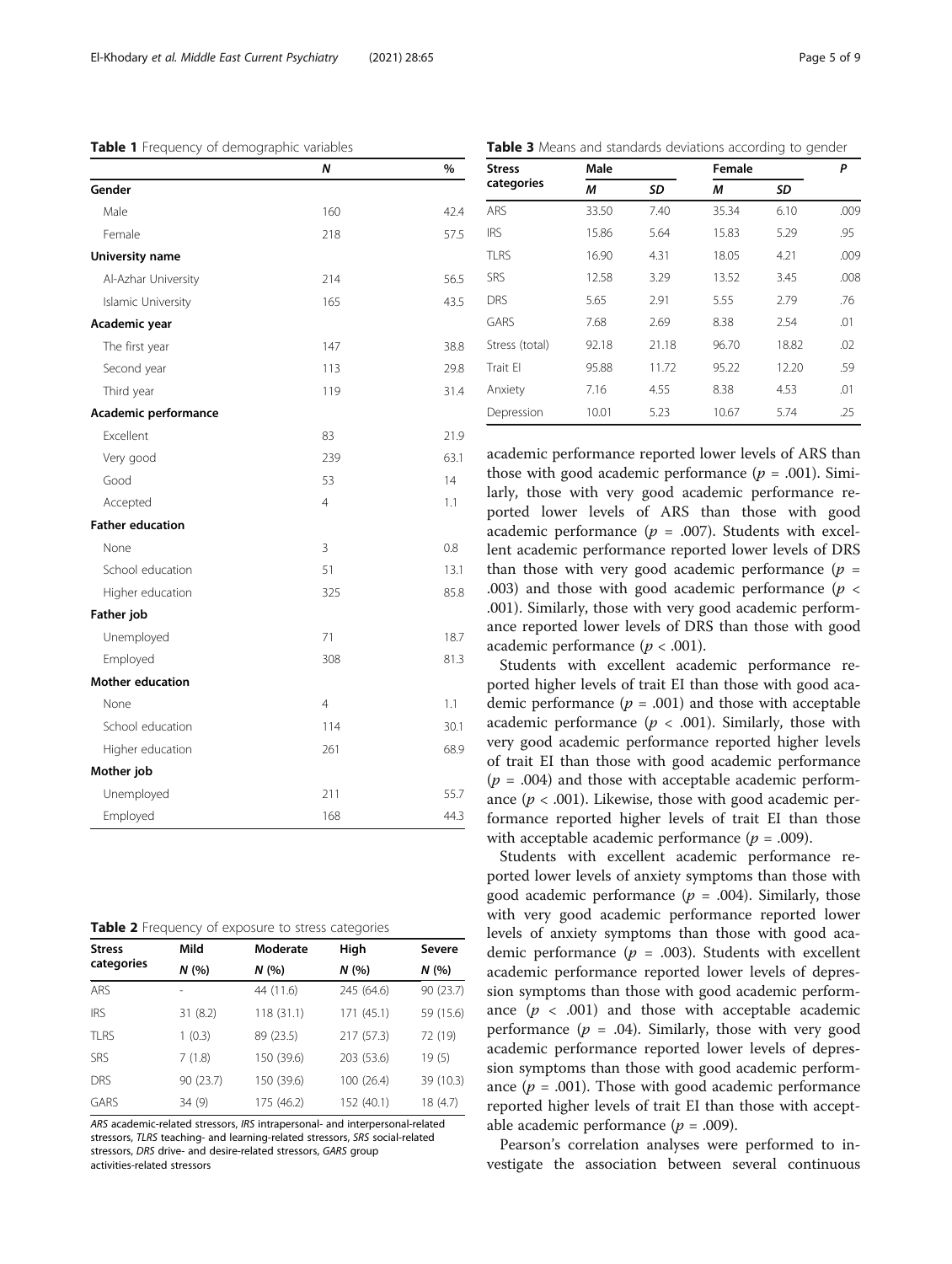demographic variables (academic year, academic performance), stress domains (ARS, IRS, TLRS, SRS, DRS, GARS), trait EI, anxiety and depression symptoms. The results indicate that academic year is negatively associated with academic performance, trait EI and TLRS. Students in higher academic years show lower levels of academic performance, trait EI and TLRS. Academic performance level is correlated positively with trait EI, and correlated negatively with stress domains (except IRS), total stress, anxiety symptoms and depression symptoms. Trait EI has a significant negative association with anxiety symptoms, depression symptoms, stress domains (ARS, IRS, TLRS, SRS, DRS, GARS) and total stress. Finally, stress domains are positively correlated with anxiety and depression symptoms (see Table 4).

## Prediction of anxiety and depression symptoms

Univariate and multivariate linear regression models were conducted to find the predictors of anxiety by exposure to stress. At first, the variables were entered individually into a series of simple univariate linear regression models (see Table [5\)](#page-6-0). The variables showing significant prediction of anxiety were as follows: gender (female),  $F(1, 376) = 6.724$ ,  $p = .01$ ; academic level,  $F(1, 16)$ 377) = 8.365,  $p = .004$ ; academic-related stressors,  $F(1, 1)$  $377$  =  $43.641$ ,  $p \le .001$ ; intrapersonal- and interpersonal-related stressors,  $F(1, 377) = 26.051$ ,  $p <$ .001; teaching- and learning-related stressors,  $F(1, 377) =$ 24.674,  $p \lt 0.001$ ; social-related stressors,  $F(1, 377) =$ 18.549,  $p < .001$ ; drive- and desire-related stressors,  $F(1, 1)$  $377$ ) = 27.768,  $p < .001$ ; group activities-related stressors,  $F(1, 377) = 33.489, p < .001$ ; stress (total),  $F(1, 377) =$ 50.236,  $p < .001$  and trait emotional intelligence,  $F(1)$ ,  $377$ ) = 82.733,  $p < .001$ . A multiple regression model was created with the variables entered together. The overall model is significant,  $F(10, 367) = 12.509$ ,  $p <$ .001, indicating that being female ( $p = .02$ ), having a high level of academic-related stressors ( $p = .02$ ) and having a low level of trait EI ( $p < .001$ ) significantly predict a high level of anxiety symptoms (see Table [5](#page-6-0)).

Univariate and multivariate linear regression models were also conducted to find the predictors of depression symptoms by exposure to stress. The variables were entered individually into a series of simple univariate linear regression models (see Table [5\)](#page-6-0). The variables showing significant prediction of depression in univariate regression are as follows: academic level,  $F(1, 377) = 13.549$ , p  $<$  .001; academic-related stressors,  $F(1, 377) = 54.205$ , p < .001; intrapersonal- and interpersonal-related stressors,  $F(1, 377) = 20.555$ ,  $p < .001$ ; teaching- and learningrelated stressors,  $F(1, 377) = 56.020, p < .001$ ; socialrelated stressors,  $F(1, 377) = 15.627$ ,  $p < .001$ ; drive- and desire-related stressors,  $F(1, 377) = 44.347$ ,  $p < .001$ ; group activities-related stressors,  $F(1, 377) = 40.514$ ,  $p \le$ .001; stress (total),  $F(1, 377) = 63.603$ ,  $p < .001$  and trait emotional intelligence,  $F(1, 377) = 129.531, p < .001$ . A multiple regression model was created with the variables entered together. The overall model is significant,  $F(10, 10)$  $367$  = 19.191,  $p < .001$ , indicating that having a high level of teaching and learning-related stressors ( $p \leq$ .002), social-related stressors ( $p < .02$ ) and drive- and desire-related stressors ( $p < .04$ ) and a low level of trait EI ( $p < .001$ ), significantly predict high level of depression symptoms (see Table [5\)](#page-6-0).

## Discussion

The aim of the current study is to investigate the relationship between exposure to stress, trait EI and mental health (depression and anxiety symptoms) amongst basic-year medical students during the COVID-19

**Table 4** Correlation between stress domains, trait EI, anxiety and depression symptoms

|                         |                          | $\overline{2}$ | 3                        | 4                        | 5                        | 6              | 7         | 8         | 9         | 10                       | 11                       | 12 |
|-------------------------|--------------------------|----------------|--------------------------|--------------------------|--------------------------|----------------|-----------|-----------|-----------|--------------------------|--------------------------|----|
| 1. Academic year        | $\overline{\phantom{0}}$ |                |                          |                          |                          |                |           |           |           |                          |                          |    |
| 2. Academic performance | $-.157**$                | ÷,             |                          |                          |                          |                |           |           |           |                          |                          |    |
| 3. ARS                  | $-.034$                  | $-.176***$     | $\overline{\phantom{a}}$ |                          |                          |                |           |           |           |                          |                          |    |
| 4. IRS                  | .005                     | $-.085$        | $.572**$                 | $\overline{\phantom{a}}$ |                          |                |           |           |           |                          |                          |    |
| 5. TLRS                 | $-.102*$                 | $-.121*$       | $.745***$                | $.541**$                 | $\overline{\phantom{a}}$ |                |           |           |           |                          |                          |    |
| 6. SRS                  | $-.080$                  | $-.128*$       | $.665***$                | .496**                   | $.603**$                 | $\overline{a}$ |           |           |           |                          |                          |    |
| 7. DRS                  | .048                     | $-.275**$      | $.436***$                | .358**                   | $.393**$                 | $.350**$       | ٠         |           |           |                          |                          |    |
| 8. GARS                 | .013                     | $-.119*$       | .595**                   | $.427**$                 | $.510***$                | $.407**$       | $.397**$  |           |           |                          |                          |    |
| 9. Stress (total)       | $-.037$                  | $-.185***$     | $.907**$                 | $.773**$                 | $.839**$                 | $.763***$      | .583**    | $.684**$  |           |                          |                          |    |
| 10. Trait El            | $-.131*$                 | $.212***$      | $-.272**$                | $-.184**$                | $-.229**$                | $-.202**$      | $-310***$ | $-410**$  | $-.324**$ | $\overline{\phantom{a}}$ |                          |    |
| 11. Anxiety             | .067                     | $-.147**$      | $.322***$                | $.254***$                | $.248**$                 | $.217**$       | $.262**$  | .286**    | $.343**$  | $-.424**$                | $\overline{\phantom{a}}$ |    |
| 12. Depression          | .017                     | $-.186**$      | $.355***$                | $.227**$                 | $.360***$                | $.200***$      | $.324***$ | $.312***$ | $.380**$  | $-.506**$                | $.680**$                 |    |

\*\*Correlation is significant at the 0.01 level (2-tailed)

\*Correlation is significant at the 0.05 level (2-tailed)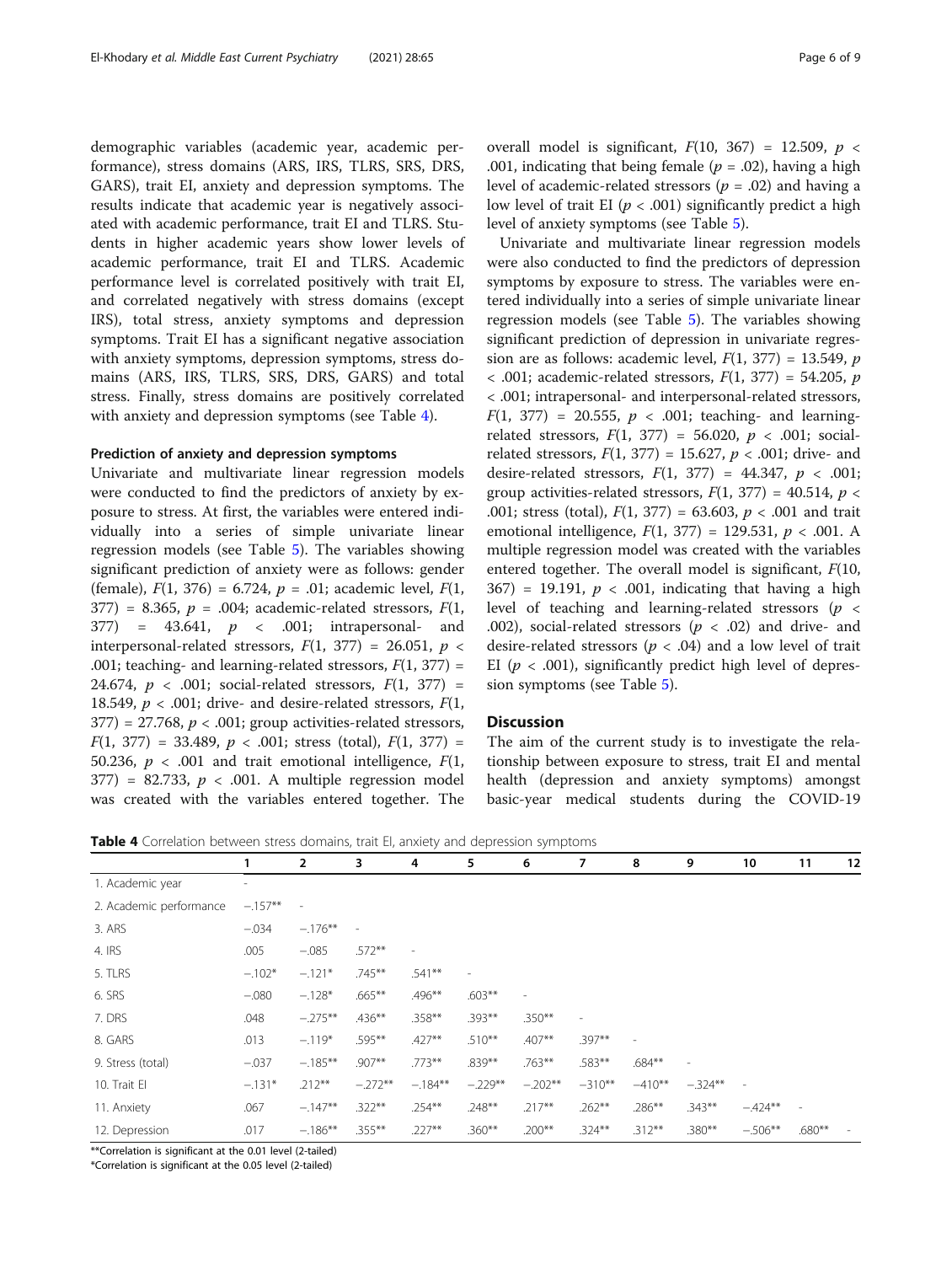<span id="page-6-0"></span>

| Table 5 Hierarchical regression analysis for predicting anxiety and depression symptoms by exposure to stress ( $N = 378$ ) |  |  |  |  |
|-----------------------------------------------------------------------------------------------------------------------------|--|--|--|--|
|                                                                                                                             |  |  |  |  |

|                | <b>Anxiety symptoms</b>       |                               | Depression symptoms           |                               |
|----------------|-------------------------------|-------------------------------|-------------------------------|-------------------------------|
|                | <b>Univariate</b>             | <b>Multivariate</b>           | <b>Univariate</b>             | Multivariate                  |
|                | B [95% CI]                    | B [95% CI]                    | <b>B</b> [95% CI]             | B [95% CI]                    |
| Gender         | $1.22$ [.297, 2.15]*          | 1.04 [.198, 1.88]*            | $.656$ $[-.477, 1.78]$        | .278 [-.679, 1.23]            |
| Study level    | $.368$ $[-.185, .922]$        | $.133$ $[-.389, .615]$        | $.115$ $[-.555, 0.785]$       | $-.224$ [ $-.794$ , 0.345]    |
| Academic level | $-1.06$ [-1.79, -.342]*       | $-.162$ $[-.846, .523]$       | $-1.63$ [-2.05, -.760]***     | $-.390$ [-1.16, .386]         |
| ARS            | .219 [.154, .284]***          | .123 [.015, .231]*            | .291 [.213, .369]***          | $.114$ $[-.021, .249]$        |
| <b>IRS</b>     | .214 [.132, .297]***          | $.090$ $[-.006, .186]$        | .231 [.131, .332]***          | $.002$ [ $-.107, .111$ ]      |
| <b>TLRS</b>    | .264 [.160, .369]***          | $-.032$ $[-.182, .117]$       | .463 [.342, .585]***          | .268 [.084, .459]**           |
| <b>SRS</b>     | .290 [.158, .422]***          | $-.047$ $[-.213, .118]$       | .323 [.162, .483]***          | $-.203$ $[-.410, .005]$       |
| <b>DRS</b>     | .422 [.265, .580] ***         | $.101$ $[-.069, .272]$        | .632 [.446, .819]***          | .320 [.109, .531]**           |
| GARS           | .496 [.327, .664]***          | $-.032$ $[-.240, .175]$       | .654 [.452, .855]***          | $-106$ [ $-341$ , 0.129]      |
| Stress (total) | .079 [.057, .100] ***         |                               | $.105$ $[.079, .131]$ ***     |                               |
| Trait El       | $-.161$ [ $-.196, -.126$ ]*** | $-.135$ [ $-.174, -.097$ ]*** | $-.232$ [ $-.272, -.192$ ]*** | $-198$ [ $-241$ , $-155$ ]*** |
| $R^2$          |                               | .254                          |                               | 0.586                         |
| Adjusted $R^2$ |                               | .234                          |                               | 0.343                         |
| $*** - -0.01$  |                               |                               |                               |                               |

 $^*p < .001$  $* p < .01$ 

pandemic in the Gaza Strip. To the best of our knowledge, this is the first study assessing exposure to stress amongst basic-year medical students during the COVID-19 pandemic in the Gaza Strip. Previous research shows that medical students may be exposed to stressful events during their studies and they experience a significant level of stress in United Arab Emirates, Egypt, Kingdom of Saudi Arabia [\[7](#page-8-0)] and Malaysia [\[8](#page-8-0)]. However, levels of stress and their consequences have not previously been investigated in the Gaza Strip, especially not during the COVID-19 pandemic which may increase stressors for medical students and consequently increase anxiety and depression symptoms.

The results show that the majority of students reported high to severe academic-related stressor and teaching- and learning-related stressor, moderate to high interpersonal- and intrapersonal-related stressor, socialrelated stressor and group activities-related stressor. Meanwhile, drive- and desire-related stressor was the least reported by students. These findings could be attributed to the fact that medical colleges in Gaza accept only students with excellent academic performance, who inevitably try their best to keep their performance at an excellent level. In addition to experiencing a new academic life, students in this period were also exposed to academic and teaching stressors such as shifting to elearning, faced with weak internet networks, power outages and low levels of access to the internet. All these stressors mean students reported high to severe levels of academic-related stressor and teaching- and learningrelated stressor.

Female students reported higher levels of academicrelated stressor, teaching- and learning-related stressor, social-related stressor, group activities-related stressor and anxiety symptoms than male students. The results are in the line with previous studies which show that female medical students report higher levels of stress than male medical students  $[34, 35]$  $[34, 35]$  $[34, 35]$  $[34, 35]$ . In contrast, the results reveal no significant differences in gender regarding interpersonal- and intrapersonal-related stressor, driveand desire-related stressor, trait ET or depression.

The results show that students with higher levels of academic performance show lower levels of academicrelated stressor, drive- and desire-related stressor, anxiety and depression symptoms. This means that exposure to academic-related stressor and drive- and desirerelated stressor may have a negative effect on student performance. Hence, students may get lower grades and consequently show higher levels of anxiety and depression symptoms. This is consistent with previous studies which show a correlation between exposure to high levels of stressors and low-grade point averages [\[12](#page-8-0)]. Higher levels of academic performance appear to be consistent with higher levels of trait EI and lower levels of academic-related stressor and drive- and desirerelated stressor compared to those with lower levels of trait EI. In other words, students with higher levels of trait EI can better manage exposure to stress. Accordingly, these students can achieve high levels of academic performance and hence show lower levels of anxiety and depression symptoms. These findings are consistent with previous research which shows that higher levels of trait

 $*_{p}$  < .05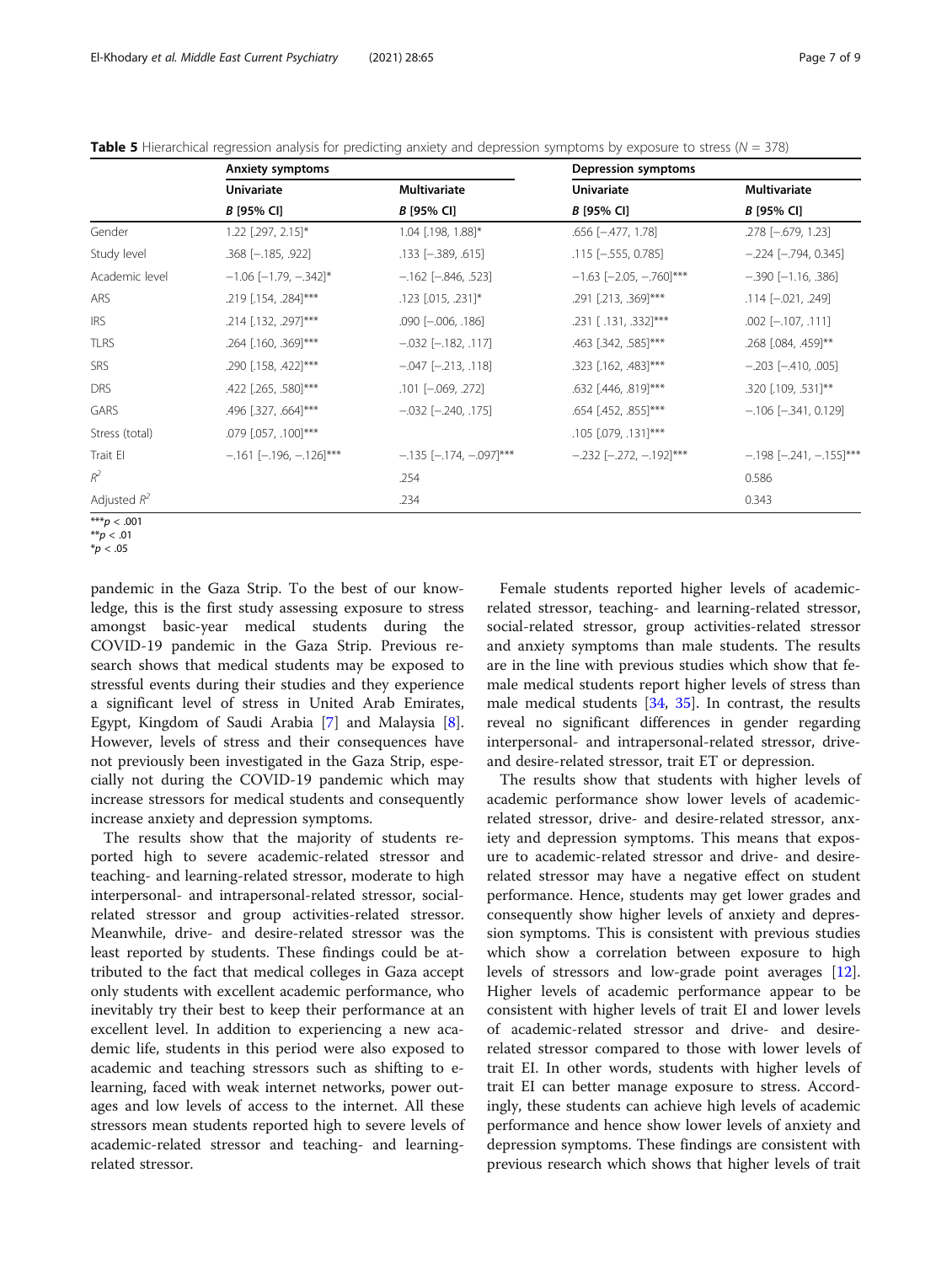EI decrease the effects of exposure to stress [[36\]](#page-8-0), more likely to show persistence, which decreases the likelihood of school burnout [\[37](#page-8-0)], report lower degrees of burnout and somatic complaints when dealing with emotional labour [[38\]](#page-8-0). Finally, we conclude with a study which finds a positive relation between trait EI and career adaptability, as well as academic participation [[39\]](#page-8-0).

Transition from year one to the following years is negatively associated with level of academic performance and trait EI, probably due to difficulties arising in academic life with each year, meaning higher academicrelated stressor. On the other hand, teaching- and learning-related stressor is negatively associated with transition from year one to the following years, which could be related to students getting used to the teaching system in the university.

These results are in-line with previous studies (e.g. [[40\]](#page-8-0)) which indicate that more exposure to stressors lead to lower academic performance for medical students. During the COVID-19 pandemic, the universities in Gaza moved to online-only teaching via Google Meet and Moodle. This shift came at a time when Gaza faced several obstacles to online learning, including weak internet networks, power outages, insufficient awareness amongst students and their families of the importance of online learning and low levels of access to online material and computers or smartphones for some [[27\]](#page-8-0). As a result, students with higher levels of exposure to stress report higher levels of anxiety and depression symptoms.

The results of the regression analysis show that exposure to stress significantly predicts mental health problem, specifically anxiety symptoms and depression symptoms  $[6, 15]$  $[6, 15]$  $[6, 15]$  $[6, 15]$ . Continuous exposure to stress is found to be a risk factor which increases the tendency for anxiety and depression symptoms [\[7](#page-8-0), [10](#page-8-0)]. However, when we adjust all the variables together, exposure to academic-related stressor is a significant predictor of anxiety symptoms, whilst exposure to teaching- and learning-related stressor and group activities-related stressor are significant predictors of depression symptoms.

## Conclusions

To the best of our knowledge, this is the first study assessing exposure to stress amongst basic-year medical students during the COVID-19 pandemic in the Gaza Strip. To conclude, basic-year medical students in the Gaza Strip are exposed to stressful events which cause higher levels of anxiety and depression symptoms. This is important for policy makers in medical colleges in Palestinian universities, who should take into account the stressors that basic-year medical students are exposed to during their studies and provide counselling programmes to help them manage these stressors.

should offer early detection and prevention programmes and interventions for depression for medical students before graduation [\[41](#page-8-0)].

## Limitations and strengths of the study

The current study has some limitations. Firstly, it is a cross-sectional study, and, therefore, no causal relationships can be drawn [[42](#page-8-0)]. Future studies could address this by applying longitudinal designs. Secondly, the data was collected by self-reported questionnaire, and thus, there is the potential for reporting bias. Thirdly, the study was undertaken on students in two universities in the Gaza Strip, so the results may not be generalisable to other universities in Palestine. However, to establish a true baseline for Palestinian medical schools, this research should have been conducted at a national level in all Palestinian medical schools. Finally, depressive and anxiety symptoms are assessed on self-administered scales. Future studies could apply clinical assessments to assess anxiety and depression amongst medical college students.

#### Abbreviations

Trait EI: Trait emotional intelligence; ARS: Academic-related stressors; IRS: Intrapersonal- and interpersonal-related stressors; TLRS: Teaching- and learning-related stressors; SRS: Social-related stressors; DRS: Drive- and desirerelated stressors; GARS: Group activities-related stressors

#### Acknowledgements

The authors would like to thank the students who are participated in the study from medical college of Al-Quds University and medical college of the Islamic University of Gaza.

#### Authors' contributions

All authors conceived of the study and its design. BE-K coordinated and drafted the manuscript. YA, SA, MS, BA and AH contributed to designing the methodology of the study. BE-K, MA, HZ and EW contributed to the results and analysis. All authors contributed to manuscript revision, read and approved the submitted manuscript.

#### Funding

The authors did not receive support from any organisation for the submitted work.

#### Availability of data and materials

The datasets used and/or analysed during the current study are available from the corresponding author on reasonable request.

## **Declarations**

#### Ethics approval and consent to participate

Ethical and administrative approvals were obtained from the Dean of Scientific Research and Libraries at Al-Azhar University, Gaza, and the Ethical Committee at The Islamic University of Gaza. Informed consent was obtained from all participants included in the study.

#### Consent for publication

Not applicable

#### Competing interests

The authors declare that they have no competing interests.